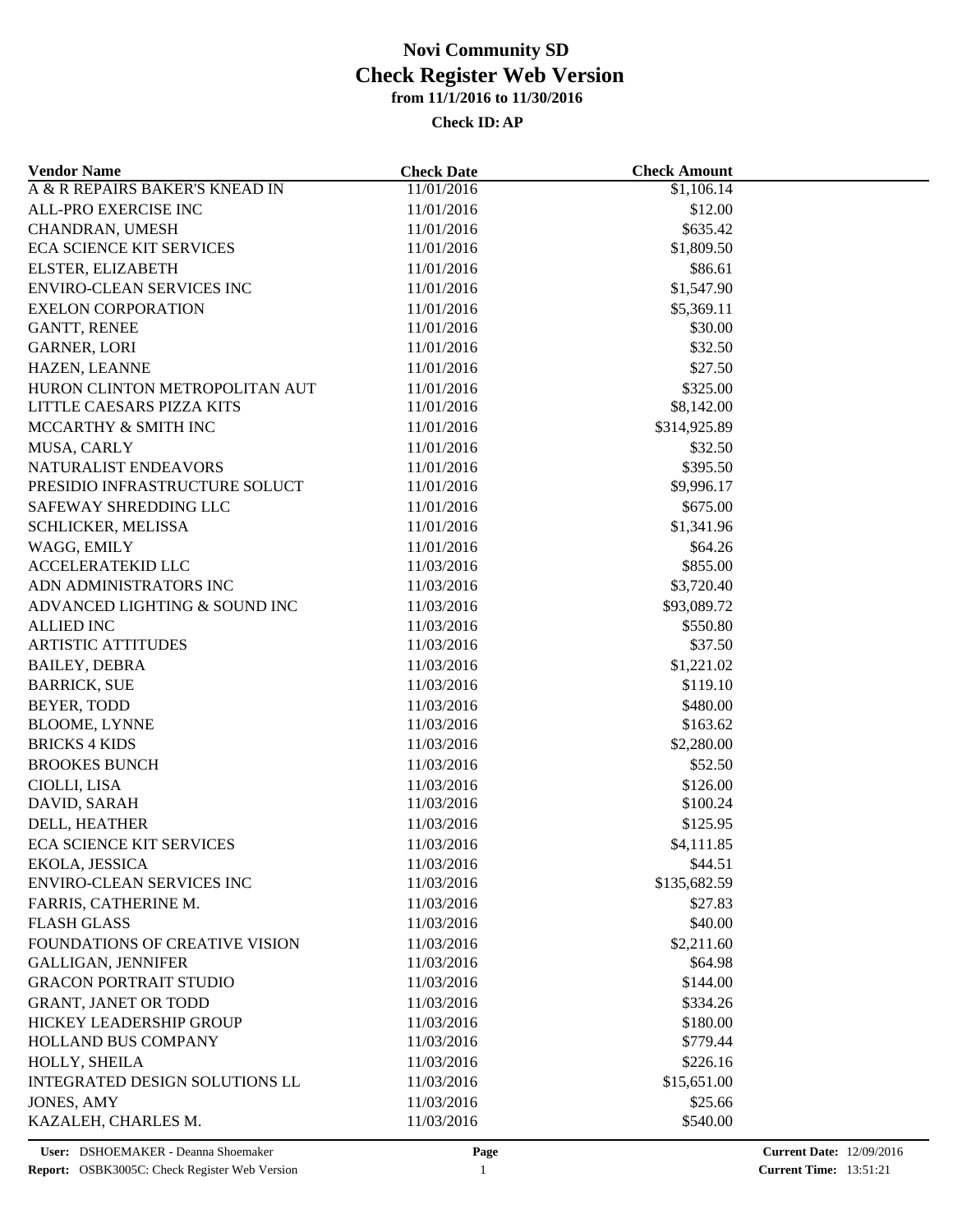| <b>Vendor Name</b>                 | <b>Check Date</b> | <b>Check Amount</b> |  |
|------------------------------------|-------------------|---------------------|--|
| LAPORTE, LISA                      | 11/03/2016        | \$39.73             |  |
| LEISURE UNLIMITED LLC              | 11/03/2016        | \$330.00            |  |
| LIM-ARENA, DEBORAH                 | 11/03/2016        | \$1,359.05          |  |
| MATHESON TRI-GAS INC               | 11/03/2016        | \$632.10            |  |
| MCKAIG, HEATHER                    | 11/03/2016        | \$1,096.47          |  |
| <b>MEALS ON WHEELS</b>             | 11/03/2016        | \$100.00            |  |
| MESSA (MICHIGAN EDUCATION SPEC     | 11/03/2016        | \$641,011.42        |  |
| MICHIGAN INSTITUTE FOR EDUCATI     | 11/03/2016        | \$3,000.00          |  |
| MICHIGAN SCHOOL VOCAL MUSIC AS     | 11/03/2016        | \$1,520.00          |  |
| NIZOL, LAUREN                      | 11/03/2016        | \$144.23            |  |
| NOORMAN, LISA                      | 11/03/2016        | \$30.78             |  |
| NUTTY SCIENTISTS OF SOUTHEAST      | 11/03/2016        | \$875.00            |  |
| <b>OAKLAND SCHOOLS</b>             | 11/03/2016        | \$4,900.00          |  |
| PLANTERRA CORPORATION              | 11/03/2016        | \$278.10            |  |
| PRINTNOLOGY INC                    | 11/03/2016        | \$40.00             |  |
| PROVIDENCE OCCUPATIONAL HEALTH     | 11/03/2016        | \$214.00            |  |
| PSAT/NMSQT                         | 11/03/2016        | \$8,262.00          |  |
| RELIABLE DELIVERY                  | 11/03/2016        | \$1,968.75          |  |
| SAVELA, SARAH                      | 11/03/2016        | \$341.26            |  |
| STANLEY, TABITHA                   | 11/03/2016        | \$100.00            |  |
| STASSINOPOULOS, JACKIE             | 11/03/2016        | \$115.97            |  |
| STOTLER, DIANA                     | 11/03/2016        | \$144.20            |  |
| <b>SURE RIDE TRANSPORATION LLC</b> | 11/03/2016        | \$17,450.00         |  |
| THRUN LAW FIRM P.C.                | 11/03/2016        | \$4,313.03          |  |
| TW SHIRTS                          | 11/03/2016        | \$390.00            |  |
| UNITY SCHOOL BUS PARTS INC         | 11/03/2016        | \$320.09            |  |
| VANHOOSER, NINA                    | 11/03/2016        | \$50.00             |  |
| <b>WAGEWORKS INC</b>               | 11/03/2016        | \$935.24            |  |
| A PARTS WAREHOUSE                  | 11/08/2016        | \$1,023.72          |  |
| <b>BEST ASPHALT INC</b>            | 11/08/2016        | \$473,536.73        |  |
| <b>CINTAS CORPORATION #31</b>      | 11/08/2016        | \$110.65            |  |
| CONTRACT PAPER GROUP INC           | 11/08/2016        | \$998.00            |  |
| <b>CUMMINS BRIDGEWAY LLC</b>       | 11/08/2016        | \$1,122.35          |  |
| GRIM, MARY                         | 11/08/2016        | \$77.22             |  |
| HOLLAND BUS COMPANY                | 11/08/2016        | \$415.06            |  |
| HORIZON ENGINEERING ASSOCIATES     | 11/08/2016        | \$7,565.00          |  |
| HUMANEX VENTURES LLC               | 11/08/2016        | \$1,700.00          |  |
| JACKSON TRUCK SERVICE INC          | 11/08/2016        | \$232.60            |  |
| MARSHALL MUSIC                     | 11/08/2016        | \$362.00            |  |
| MICHOS, JENIFER                    | 11/08/2016        | \$28.08             |  |
| PRESIDIO INFRASTRUCTURE SOLUTI     | 11/08/2016        | \$250.00            |  |
|                                    | 11/08/2016        | \$84.36             |  |
| PROVIDENCE OCCUPATIONAL HEALTH     |                   |                     |  |
| RYAN, NICHOLAS                     | 11/08/2016        | \$160.92            |  |
| SCHOOL SPECIALTY PLANNING & ST     | 11/08/2016        | \$922.00            |  |
| TMP ARCHITECTURE INC               | 11/08/2016        | \$27,455.60         |  |
| ALL AMERICAN EMBROIDERY            | 11/10/2016        | \$345.00            |  |
| ANDERSON, MARK                     | 11/10/2016        | \$10.00             |  |
| BABCOCK, MARGARET                  | 11/10/2016        | \$10.00             |  |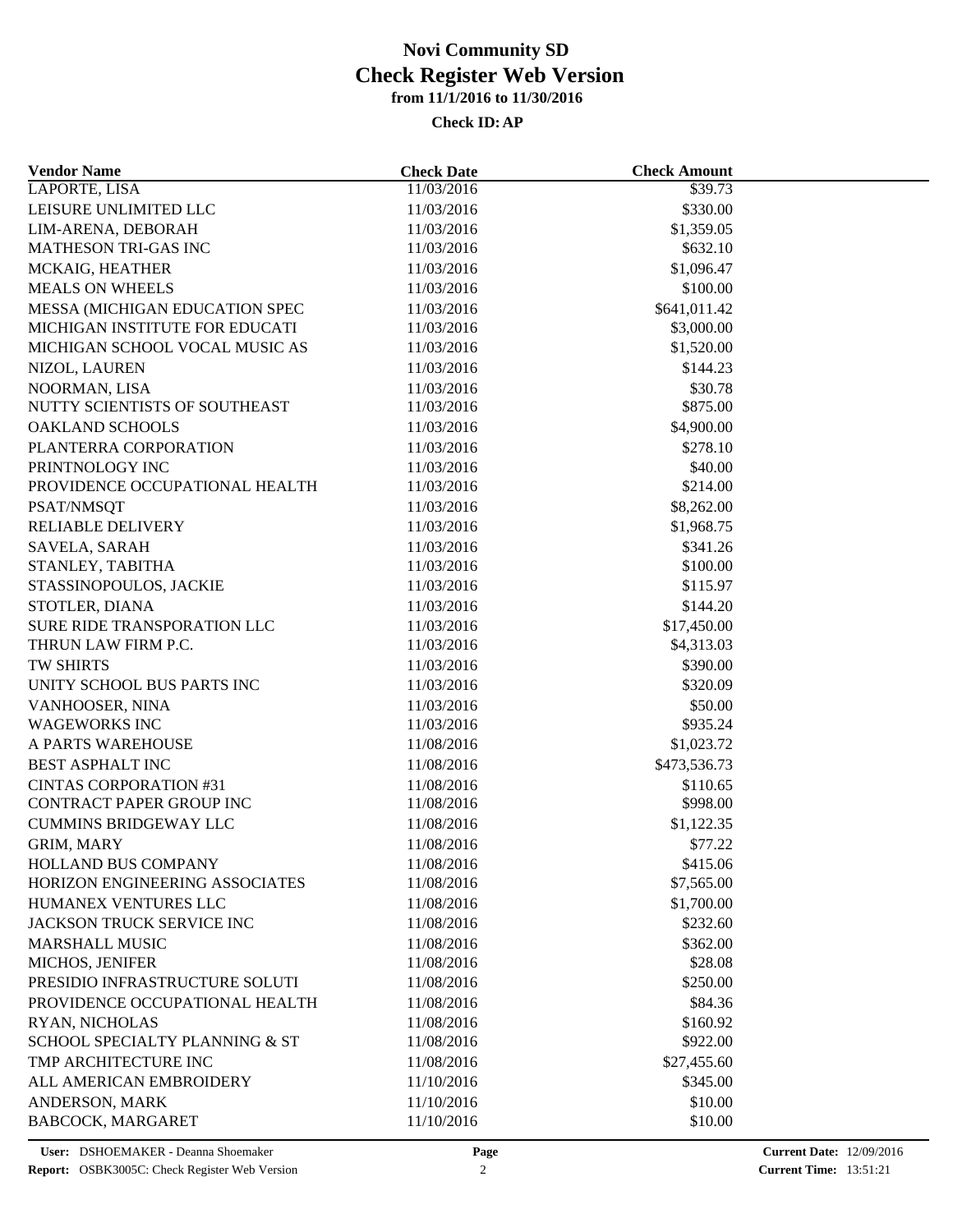| <b>BAHARIAN, RENEE</b><br>11/10/2016<br>\$10.00<br>\$120.54<br>11/10/2016<br>11/10/2016<br>\$51.98<br>11/10/2016<br>\$8,160.00<br>11/10/2016<br>\$10.00<br>\$225.00<br>11/10/2016<br>11/10/2016<br>\$448.00<br>11/10/2016<br>\$1,700.43<br>\$225.00<br>11/10/2016<br>\$1,996.00<br>11/10/2016<br>CR HILL COMPANY INC<br>\$186.74<br>11/10/2016<br>CYRUS, MELISSA<br>11/10/2016<br>\$90.19<br>\$10.00<br>DAI, SHAOLI<br>11/10/2016<br>\$387.00<br>DAMON, ERIN<br>11/10/2016<br>DAVIDS GOLD MEDAL SPORTS<br>11/10/2016<br>\$729.80<br>\$68.00<br><b>DECA IMAGES</b><br>11/10/2016<br>\$10.00<br>DEMBINSKI, NANCY<br>11/10/2016<br>DETROIT METRO SKATE COUNCIL<br>\$950.00<br>11/10/2016<br>DOUGHERTY, ERIN<br>11/10/2016<br>\$10.00<br>\$10.00<br>DOUGLAS, LINDA<br>11/10/2016<br>\$12.98<br>11/10/2016<br>ELSTER, ELIZABETH<br><b>EVER KOLD REFRIGERATION</b><br>11/10/2016<br>\$480.00<br>FENCHEL, LISA<br>11/10/2016<br>\$53.91<br>\$82.83<br>11/10/2016<br>FICANO, SABRINA<br>FORDHAM-JOHNS, BRANDI<br>11/10/2016<br>\$1,064.50<br>\$10.00<br>FRASER, JOSEPH<br>11/10/2016<br>\$10.00<br>FUMA, MAYA<br>11/10/2016<br>GALE: A CENGAGE LEARNING CO<br>11/10/2016<br>\$110.26<br><b>GLASS CITY FOOD SERVICE INC</b><br>11/10/2016<br>\$617.00<br>HADLEY, SHANNON<br>11/10/2016<br>\$72.86<br>HAGENIAN, KATHLEEN<br>11/10/2016<br>\$47.16<br>HAM, JIYEON<br>11/10/2016<br>\$10.00<br>HERMAN, KELSEY<br>11/10/2016<br>\$63.34<br>HIRSHFIELD, LAURA JANINE<br>\$660.00<br>11/10/2016<br>\$7,420.00<br>HOSA INC<br>11/10/2016<br>HOWELL, LISA<br>11/10/2016<br>\$1,224.45<br>JOHN'S SANITATION INC<br>\$85.00<br>11/10/2016<br>\$539.38<br>KARINEN, ASHLEY<br>11/10/2016<br>11/10/2016<br>\$64.50<br>KEHUS, HALEY<br>\$10.00<br>KIM, SONA<br>11/10/2016<br>\$10.00<br>KIMURA, MOMOKO<br>11/10/2016<br>\$82.73<br>11/10/2016<br>11/10/2016<br>\$1,115.98<br>11/10/2016<br>\$50.00<br>11/10/2016<br>\$20,608.45<br>11/10/2016<br>\$4,000.00<br>11/10/2016<br>\$2,280.00 | <b>Vendor Name</b>                     | <b>Check Date</b> | <b>Check Amount</b> |  |
|------------------------------------------------------------------------------------------------------------------------------------------------------------------------------------------------------------------------------------------------------------------------------------------------------------------------------------------------------------------------------------------------------------------------------------------------------------------------------------------------------------------------------------------------------------------------------------------------------------------------------------------------------------------------------------------------------------------------------------------------------------------------------------------------------------------------------------------------------------------------------------------------------------------------------------------------------------------------------------------------------------------------------------------------------------------------------------------------------------------------------------------------------------------------------------------------------------------------------------------------------------------------------------------------------------------------------------------------------------------------------------------------------------------------------------------------------------------------------------------------------------------------------------------------------------------------------------------------------------------------------------------------------------------------------------------------------------------------------------------------------------------------------------------------------------------------------------------------------------------------------------------------------------------------------------------------------------------|----------------------------------------|-------------------|---------------------|--|
|                                                                                                                                                                                                                                                                                                                                                                                                                                                                                                                                                                                                                                                                                                                                                                                                                                                                                                                                                                                                                                                                                                                                                                                                                                                                                                                                                                                                                                                                                                                                                                                                                                                                                                                                                                                                                                                                                                                                                                  |                                        |                   |                     |  |
|                                                                                                                                                                                                                                                                                                                                                                                                                                                                                                                                                                                                                                                                                                                                                                                                                                                                                                                                                                                                                                                                                                                                                                                                                                                                                                                                                                                                                                                                                                                                                                                                                                                                                                                                                                                                                                                                                                                                                                  | <b>BARBARO, SARILYA</b>                |                   |                     |  |
|                                                                                                                                                                                                                                                                                                                                                                                                                                                                                                                                                                                                                                                                                                                                                                                                                                                                                                                                                                                                                                                                                                                                                                                                                                                                                                                                                                                                                                                                                                                                                                                                                                                                                                                                                                                                                                                                                                                                                                  | <b>BENSON, ANGELINE</b>                |                   |                     |  |
|                                                                                                                                                                                                                                                                                                                                                                                                                                                                                                                                                                                                                                                                                                                                                                                                                                                                                                                                                                                                                                                                                                                                                                                                                                                                                                                                                                                                                                                                                                                                                                                                                                                                                                                                                                                                                                                                                                                                                                  | <b>BLUE LAKES CHARTERS &amp; TOURS</b> |                   |                     |  |
|                                                                                                                                                                                                                                                                                                                                                                                                                                                                                                                                                                                                                                                                                                                                                                                                                                                                                                                                                                                                                                                                                                                                                                                                                                                                                                                                                                                                                                                                                                                                                                                                                                                                                                                                                                                                                                                                                                                                                                  | <b>BOMIRASIPETA, SWETHA</b>            |                   |                     |  |
|                                                                                                                                                                                                                                                                                                                                                                                                                                                                                                                                                                                                                                                                                                                                                                                                                                                                                                                                                                                                                                                                                                                                                                                                                                                                                                                                                                                                                                                                                                                                                                                                                                                                                                                                                                                                                                                                                                                                                                  | <b>BRIGHTON HIGH SCHOOL</b>            |                   |                     |  |
|                                                                                                                                                                                                                                                                                                                                                                                                                                                                                                                                                                                                                                                                                                                                                                                                                                                                                                                                                                                                                                                                                                                                                                                                                                                                                                                                                                                                                                                                                                                                                                                                                                                                                                                                                                                                                                                                                                                                                                  | BUILDING BRIDGES THERAPY CENTE         |                   |                     |  |
|                                                                                                                                                                                                                                                                                                                                                                                                                                                                                                                                                                                                                                                                                                                                                                                                                                                                                                                                                                                                                                                                                                                                                                                                                                                                                                                                                                                                                                                                                                                                                                                                                                                                                                                                                                                                                                                                                                                                                                  | CHANDRAN, UMESH                        |                   |                     |  |
|                                                                                                                                                                                                                                                                                                                                                                                                                                                                                                                                                                                                                                                                                                                                                                                                                                                                                                                                                                                                                                                                                                                                                                                                                                                                                                                                                                                                                                                                                                                                                                                                                                                                                                                                                                                                                                                                                                                                                                  | <b>CLAYTON, SUSAN</b>                  |                   |                     |  |
|                                                                                                                                                                                                                                                                                                                                                                                                                                                                                                                                                                                                                                                                                                                                                                                                                                                                                                                                                                                                                                                                                                                                                                                                                                                                                                                                                                                                                                                                                                                                                                                                                                                                                                                                                                                                                                                                                                                                                                  | <b>CONTRACT PAPER GROUP INC</b>        |                   |                     |  |
|                                                                                                                                                                                                                                                                                                                                                                                                                                                                                                                                                                                                                                                                                                                                                                                                                                                                                                                                                                                                                                                                                                                                                                                                                                                                                                                                                                                                                                                                                                                                                                                                                                                                                                                                                                                                                                                                                                                                                                  |                                        |                   |                     |  |
|                                                                                                                                                                                                                                                                                                                                                                                                                                                                                                                                                                                                                                                                                                                                                                                                                                                                                                                                                                                                                                                                                                                                                                                                                                                                                                                                                                                                                                                                                                                                                                                                                                                                                                                                                                                                                                                                                                                                                                  |                                        |                   |                     |  |
|                                                                                                                                                                                                                                                                                                                                                                                                                                                                                                                                                                                                                                                                                                                                                                                                                                                                                                                                                                                                                                                                                                                                                                                                                                                                                                                                                                                                                                                                                                                                                                                                                                                                                                                                                                                                                                                                                                                                                                  |                                        |                   |                     |  |
|                                                                                                                                                                                                                                                                                                                                                                                                                                                                                                                                                                                                                                                                                                                                                                                                                                                                                                                                                                                                                                                                                                                                                                                                                                                                                                                                                                                                                                                                                                                                                                                                                                                                                                                                                                                                                                                                                                                                                                  |                                        |                   |                     |  |
|                                                                                                                                                                                                                                                                                                                                                                                                                                                                                                                                                                                                                                                                                                                                                                                                                                                                                                                                                                                                                                                                                                                                                                                                                                                                                                                                                                                                                                                                                                                                                                                                                                                                                                                                                                                                                                                                                                                                                                  |                                        |                   |                     |  |
|                                                                                                                                                                                                                                                                                                                                                                                                                                                                                                                                                                                                                                                                                                                                                                                                                                                                                                                                                                                                                                                                                                                                                                                                                                                                                                                                                                                                                                                                                                                                                                                                                                                                                                                                                                                                                                                                                                                                                                  |                                        |                   |                     |  |
|                                                                                                                                                                                                                                                                                                                                                                                                                                                                                                                                                                                                                                                                                                                                                                                                                                                                                                                                                                                                                                                                                                                                                                                                                                                                                                                                                                                                                                                                                                                                                                                                                                                                                                                                                                                                                                                                                                                                                                  |                                        |                   |                     |  |
|                                                                                                                                                                                                                                                                                                                                                                                                                                                                                                                                                                                                                                                                                                                                                                                                                                                                                                                                                                                                                                                                                                                                                                                                                                                                                                                                                                                                                                                                                                                                                                                                                                                                                                                                                                                                                                                                                                                                                                  |                                        |                   |                     |  |
|                                                                                                                                                                                                                                                                                                                                                                                                                                                                                                                                                                                                                                                                                                                                                                                                                                                                                                                                                                                                                                                                                                                                                                                                                                                                                                                                                                                                                                                                                                                                                                                                                                                                                                                                                                                                                                                                                                                                                                  |                                        |                   |                     |  |
|                                                                                                                                                                                                                                                                                                                                                                                                                                                                                                                                                                                                                                                                                                                                                                                                                                                                                                                                                                                                                                                                                                                                                                                                                                                                                                                                                                                                                                                                                                                                                                                                                                                                                                                                                                                                                                                                                                                                                                  |                                        |                   |                     |  |
|                                                                                                                                                                                                                                                                                                                                                                                                                                                                                                                                                                                                                                                                                                                                                                                                                                                                                                                                                                                                                                                                                                                                                                                                                                                                                                                                                                                                                                                                                                                                                                                                                                                                                                                                                                                                                                                                                                                                                                  |                                        |                   |                     |  |
|                                                                                                                                                                                                                                                                                                                                                                                                                                                                                                                                                                                                                                                                                                                                                                                                                                                                                                                                                                                                                                                                                                                                                                                                                                                                                                                                                                                                                                                                                                                                                                                                                                                                                                                                                                                                                                                                                                                                                                  |                                        |                   |                     |  |
|                                                                                                                                                                                                                                                                                                                                                                                                                                                                                                                                                                                                                                                                                                                                                                                                                                                                                                                                                                                                                                                                                                                                                                                                                                                                                                                                                                                                                                                                                                                                                                                                                                                                                                                                                                                                                                                                                                                                                                  |                                        |                   |                     |  |
|                                                                                                                                                                                                                                                                                                                                                                                                                                                                                                                                                                                                                                                                                                                                                                                                                                                                                                                                                                                                                                                                                                                                                                                                                                                                                                                                                                                                                                                                                                                                                                                                                                                                                                                                                                                                                                                                                                                                                                  |                                        |                   |                     |  |
|                                                                                                                                                                                                                                                                                                                                                                                                                                                                                                                                                                                                                                                                                                                                                                                                                                                                                                                                                                                                                                                                                                                                                                                                                                                                                                                                                                                                                                                                                                                                                                                                                                                                                                                                                                                                                                                                                                                                                                  |                                        |                   |                     |  |
|                                                                                                                                                                                                                                                                                                                                                                                                                                                                                                                                                                                                                                                                                                                                                                                                                                                                                                                                                                                                                                                                                                                                                                                                                                                                                                                                                                                                                                                                                                                                                                                                                                                                                                                                                                                                                                                                                                                                                                  |                                        |                   |                     |  |
|                                                                                                                                                                                                                                                                                                                                                                                                                                                                                                                                                                                                                                                                                                                                                                                                                                                                                                                                                                                                                                                                                                                                                                                                                                                                                                                                                                                                                                                                                                                                                                                                                                                                                                                                                                                                                                                                                                                                                                  |                                        |                   |                     |  |
|                                                                                                                                                                                                                                                                                                                                                                                                                                                                                                                                                                                                                                                                                                                                                                                                                                                                                                                                                                                                                                                                                                                                                                                                                                                                                                                                                                                                                                                                                                                                                                                                                                                                                                                                                                                                                                                                                                                                                                  |                                        |                   |                     |  |
|                                                                                                                                                                                                                                                                                                                                                                                                                                                                                                                                                                                                                                                                                                                                                                                                                                                                                                                                                                                                                                                                                                                                                                                                                                                                                                                                                                                                                                                                                                                                                                                                                                                                                                                                                                                                                                                                                                                                                                  |                                        |                   |                     |  |
|                                                                                                                                                                                                                                                                                                                                                                                                                                                                                                                                                                                                                                                                                                                                                                                                                                                                                                                                                                                                                                                                                                                                                                                                                                                                                                                                                                                                                                                                                                                                                                                                                                                                                                                                                                                                                                                                                                                                                                  |                                        |                   |                     |  |
|                                                                                                                                                                                                                                                                                                                                                                                                                                                                                                                                                                                                                                                                                                                                                                                                                                                                                                                                                                                                                                                                                                                                                                                                                                                                                                                                                                                                                                                                                                                                                                                                                                                                                                                                                                                                                                                                                                                                                                  |                                        |                   |                     |  |
|                                                                                                                                                                                                                                                                                                                                                                                                                                                                                                                                                                                                                                                                                                                                                                                                                                                                                                                                                                                                                                                                                                                                                                                                                                                                                                                                                                                                                                                                                                                                                                                                                                                                                                                                                                                                                                                                                                                                                                  |                                        |                   |                     |  |
|                                                                                                                                                                                                                                                                                                                                                                                                                                                                                                                                                                                                                                                                                                                                                                                                                                                                                                                                                                                                                                                                                                                                                                                                                                                                                                                                                                                                                                                                                                                                                                                                                                                                                                                                                                                                                                                                                                                                                                  |                                        |                   |                     |  |
|                                                                                                                                                                                                                                                                                                                                                                                                                                                                                                                                                                                                                                                                                                                                                                                                                                                                                                                                                                                                                                                                                                                                                                                                                                                                                                                                                                                                                                                                                                                                                                                                                                                                                                                                                                                                                                                                                                                                                                  |                                        |                   |                     |  |
|                                                                                                                                                                                                                                                                                                                                                                                                                                                                                                                                                                                                                                                                                                                                                                                                                                                                                                                                                                                                                                                                                                                                                                                                                                                                                                                                                                                                                                                                                                                                                                                                                                                                                                                                                                                                                                                                                                                                                                  |                                        |                   |                     |  |
|                                                                                                                                                                                                                                                                                                                                                                                                                                                                                                                                                                                                                                                                                                                                                                                                                                                                                                                                                                                                                                                                                                                                                                                                                                                                                                                                                                                                                                                                                                                                                                                                                                                                                                                                                                                                                                                                                                                                                                  |                                        |                   |                     |  |
|                                                                                                                                                                                                                                                                                                                                                                                                                                                                                                                                                                                                                                                                                                                                                                                                                                                                                                                                                                                                                                                                                                                                                                                                                                                                                                                                                                                                                                                                                                                                                                                                                                                                                                                                                                                                                                                                                                                                                                  |                                        |                   |                     |  |
|                                                                                                                                                                                                                                                                                                                                                                                                                                                                                                                                                                                                                                                                                                                                                                                                                                                                                                                                                                                                                                                                                                                                                                                                                                                                                                                                                                                                                                                                                                                                                                                                                                                                                                                                                                                                                                                                                                                                                                  |                                        |                   |                     |  |
|                                                                                                                                                                                                                                                                                                                                                                                                                                                                                                                                                                                                                                                                                                                                                                                                                                                                                                                                                                                                                                                                                                                                                                                                                                                                                                                                                                                                                                                                                                                                                                                                                                                                                                                                                                                                                                                                                                                                                                  |                                        |                   |                     |  |
|                                                                                                                                                                                                                                                                                                                                                                                                                                                                                                                                                                                                                                                                                                                                                                                                                                                                                                                                                                                                                                                                                                                                                                                                                                                                                                                                                                                                                                                                                                                                                                                                                                                                                                                                                                                                                                                                                                                                                                  |                                        |                   |                     |  |
|                                                                                                                                                                                                                                                                                                                                                                                                                                                                                                                                                                                                                                                                                                                                                                                                                                                                                                                                                                                                                                                                                                                                                                                                                                                                                                                                                                                                                                                                                                                                                                                                                                                                                                                                                                                                                                                                                                                                                                  |                                        |                   |                     |  |
|                                                                                                                                                                                                                                                                                                                                                                                                                                                                                                                                                                                                                                                                                                                                                                                                                                                                                                                                                                                                                                                                                                                                                                                                                                                                                                                                                                                                                                                                                                                                                                                                                                                                                                                                                                                                                                                                                                                                                                  |                                        |                   |                     |  |
|                                                                                                                                                                                                                                                                                                                                                                                                                                                                                                                                                                                                                                                                                                                                                                                                                                                                                                                                                                                                                                                                                                                                                                                                                                                                                                                                                                                                                                                                                                                                                                                                                                                                                                                                                                                                                                                                                                                                                                  | KORTLANDT, PATRICIA C.                 |                   |                     |  |
|                                                                                                                                                                                                                                                                                                                                                                                                                                                                                                                                                                                                                                                                                                                                                                                                                                                                                                                                                                                                                                                                                                                                                                                                                                                                                                                                                                                                                                                                                                                                                                                                                                                                                                                                                                                                                                                                                                                                                                  | KREGER, ANGELINA                       |                   |                     |  |
|                                                                                                                                                                                                                                                                                                                                                                                                                                                                                                                                                                                                                                                                                                                                                                                                                                                                                                                                                                                                                                                                                                                                                                                                                                                                                                                                                                                                                                                                                                                                                                                                                                                                                                                                                                                                                                                                                                                                                                  | LANG, JEAN                             |                   |                     |  |
|                                                                                                                                                                                                                                                                                                                                                                                                                                                                                                                                                                                                                                                                                                                                                                                                                                                                                                                                                                                                                                                                                                                                                                                                                                                                                                                                                                                                                                                                                                                                                                                                                                                                                                                                                                                                                                                                                                                                                                  | LIFE INSURANCE COMPANY OF NORT         |                   |                     |  |
|                                                                                                                                                                                                                                                                                                                                                                                                                                                                                                                                                                                                                                                                                                                                                                                                                                                                                                                                                                                                                                                                                                                                                                                                                                                                                                                                                                                                                                                                                                                                                                                                                                                                                                                                                                                                                                                                                                                                                                  | <b>MARSHALL MUSIC</b>                  |                   |                     |  |
|                                                                                                                                                                                                                                                                                                                                                                                                                                                                                                                                                                                                                                                                                                                                                                                                                                                                                                                                                                                                                                                                                                                                                                                                                                                                                                                                                                                                                                                                                                                                                                                                                                                                                                                                                                                                                                                                                                                                                                  | MCKAIG, HEATHER                        |                   |                     |  |
|                                                                                                                                                                                                                                                                                                                                                                                                                                                                                                                                                                                                                                                                                                                                                                                                                                                                                                                                                                                                                                                                                                                                                                                                                                                                                                                                                                                                                                                                                                                                                                                                                                                                                                                                                                                                                                                                                                                                                                  | MEDCO SUPPLY INC                       | 11/10/2016        | \$594.60            |  |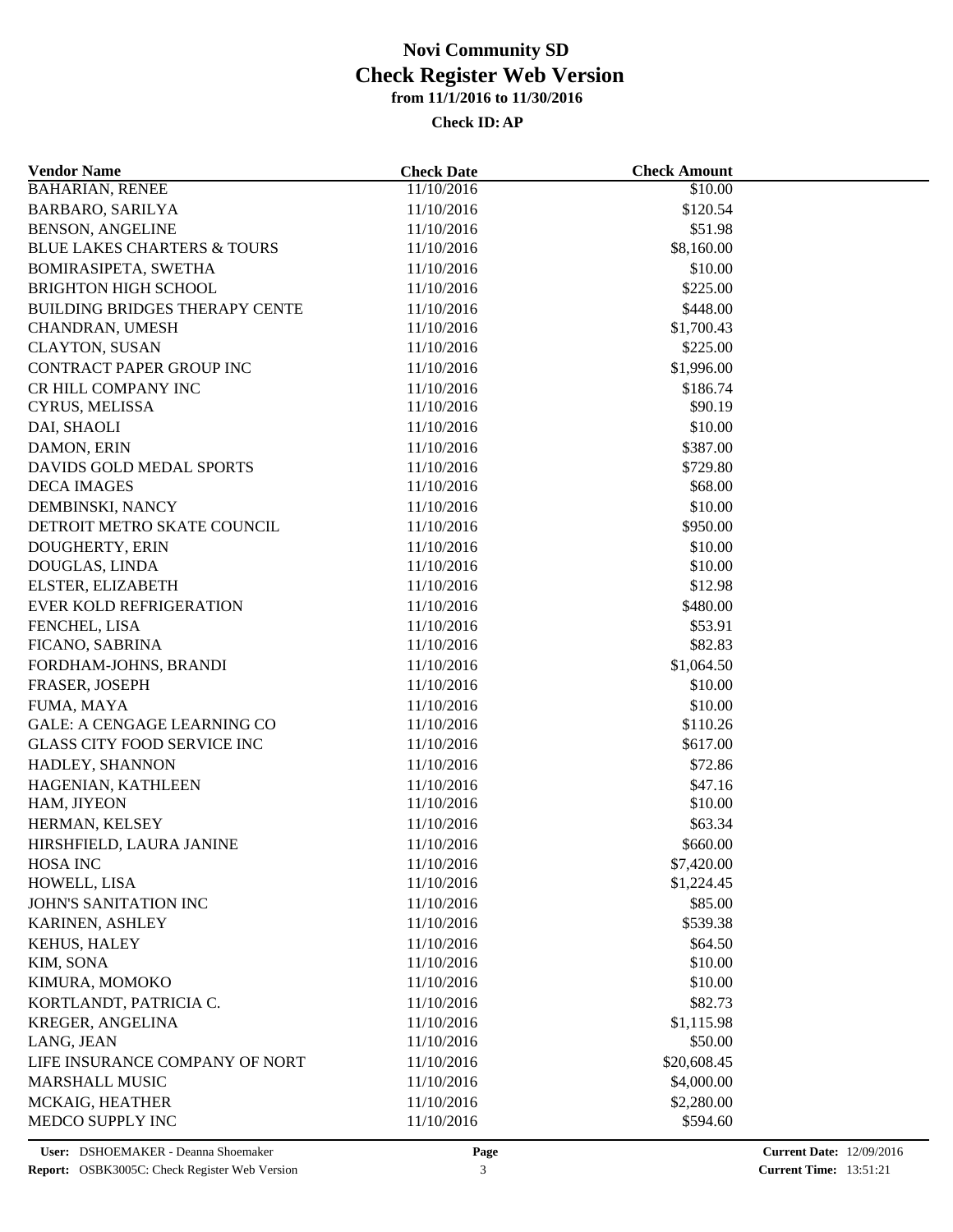| <b>Vendor Name</b>                    | <b>Check Date</b> | <b>Check Amount</b> |  |
|---------------------------------------|-------------------|---------------------|--|
| METEYER, KYLE A.                      | 11/10/2016        | \$75.00             |  |
| METRO ATHLETIC OFFICIALS ASSOC        | 11/10/2016        | \$330.00            |  |
| METRO MOTOR COACH LLC                 | 11/10/2016        | \$7,000.00          |  |
| MEYERINK, RORI                        | 11/10/2016        | \$126.36            |  |
| <b>MICHIGAN DECA</b>                  | 11/10/2016        | \$250.00            |  |
| MICHIGAN HEALTH COUNCIL               | 11/10/2016        | \$75.00             |  |
| MIKYUNG, CHO                          | 11/10/2016        | \$10.00             |  |
| MOON, JAYE                            | 11/10/2016        | \$10.00             |  |
| MORMAN, HEATHER                       | 11/10/2016        | \$10.00             |  |
| <b>MOSS, DARCIE</b>                   | 11/10/2016        | \$165.71            |  |
| MULAY, MINAL                          | 11/10/2016        | \$10.00             |  |
| MUSA, CARLY                           | 11/10/2016        | \$172.44            |  |
| <b>NOVI ICE ARENA</b>                 | 11/10/2016        | \$7,575.00          |  |
| <b>OAKLAND SCHOOLS</b>                | 11/10/2016        | \$68.00             |  |
| ORR, HEYDIE                           | 11/10/2016        | \$37.90             |  |
| PETOSKEY ROBOTICS                     | 11/10/2016        | \$165.00            |  |
| PETTY CASH-STEPHANIE SCHRINER         | 11/10/2016        | \$450.00            |  |
| PLYMOUTH AC LLC                       | 11/10/2016        | \$6,210.00          |  |
| PLYMOUTH LACROSSE ATHLETIC ASS        | 11/10/2016        | \$600.00            |  |
| POHLONSKI, EMILY                      | 11/10/2016        | \$143.52            |  |
| RENNELLS, KEIKO                       | 11/10/2016        | \$10.00             |  |
| RENNER, REBECCA                       | 11/10/2016        | \$10.00             |  |
| ROSINSKI, VICTOR                      | 11/10/2016        | \$308.21            |  |
| SAELI, JULIE                          | 11/10/2016        | \$10.00             |  |
| SAFEWAY SHREDDING LLC                 | 11/10/2016        | \$445.00            |  |
| <b>SBSI SOFTWARE INC</b>              | 11/10/2016        | \$1,222.80          |  |
| SHERBORNE, SHARON                     | 11/10/2016        | \$128.19            |  |
| SIN, YUNJUNG                          | 11/10/2016        | \$10.00             |  |
| SMITH, ROBERT                         | 11/10/2016        | \$19.96             |  |
| SOLE, MAYUMI                          | 11/10/2016        | \$10.00             |  |
| STASHONSKY, HANA                      | 11/10/2016        | \$49.10             |  |
| STOTLER, DIANA                        | 11/10/2016        | \$33.26             |  |
| SUNDARARARJAN, RAJALAKSHMI            | 11/10/2016        | \$10.00             |  |
| SUPER FAN SPORTS FUNDRAISING L        | 11/10/2016        | \$471.24            |  |
| SZKRYBALO, ELIZABETH                  | 11/10/2016        | \$108.00            |  |
| TAKAHASKI, HIROKO                     | 11/10/2016        | \$10.00             |  |
| TAURO, LESLEY                         | 11/10/2016        | \$10.00             |  |
| TOTAL PERFORMANCE TRAINING CEN        | 11/10/2016        | \$1,457.50          |  |
| TRETYAKOVA, ALEXANDRA                 | 11/10/2016        | \$46.50             |  |
| WALLED LAKE CONSOLIDATED SCHOO        | 11/10/2016        | \$190.00            |  |
| <b>WARD'S NATURAL SCIENCE</b>         | 11/10/2016        | \$147.85            |  |
| WATERFORD MOTT H.S.                   | 11/10/2016        |                     |  |
|                                       |                   | \$175.00            |  |
| WEST, KAITLYN                         | 11/10/2016        | \$131.18            |  |
| YOUMANS, ANN                          | 11/10/2016        | \$10.00             |  |
| ZACHAREK, ANDREA                      | 11/10/2016        | \$72.08             |  |
| ZIEGLER, MICHAEL                      | 11/10/2016        | \$345.32            |  |
| <b>CHAPTER 13 TRUSTEE</b>             | 11/10/2016        | \$264.60            |  |
| <b>GREAT LAKES HIGHER EDUCATION G</b> | 11/10/2016        | \$304.05            |  |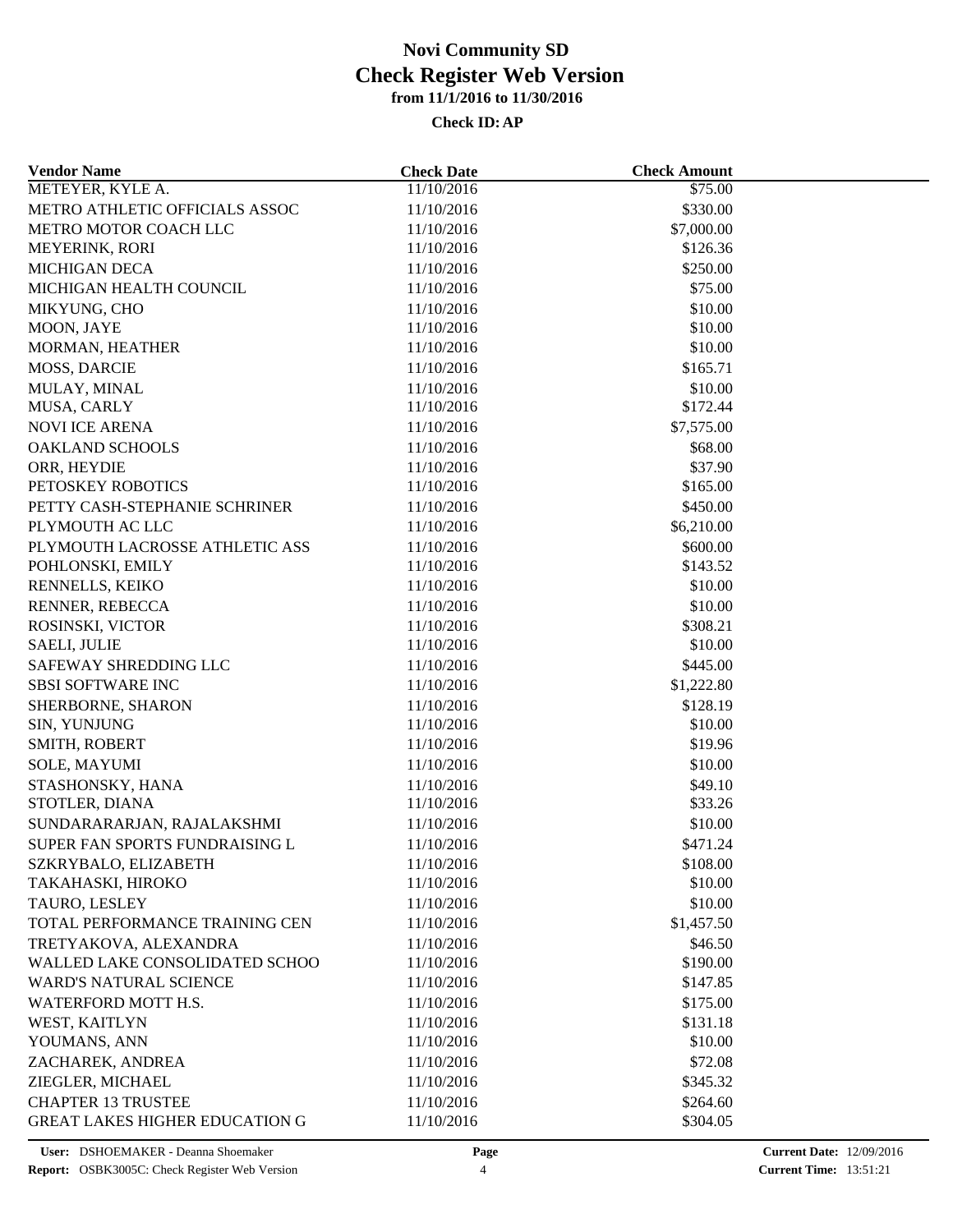| <b>Vendor Name</b>                | <b>Check Date</b> | <b>Check Amount</b> |  |
|-----------------------------------|-------------------|---------------------|--|
| <b>MEFSA</b>                      | 11/10/2016        | \$126.20            |  |
| <b>MISDU</b>                      | 11/10/2016        | \$2,136.72          |  |
| PENNSYLVANIA HIGHER ED ASSISTA    | 11/10/2016        | \$187.40            |  |
| U.S. DEPARTMENT OF EDUCATION      | 11/10/2016        | \$457.12            |  |
| A & R REPAIRS BAKER'S KNEAD IN    | 11/11/2016        | \$172.00            |  |
| ABLE TESTING CO                   | 11/11/2016        | \$240.00            |  |
| ASSOCIATION OF CHINESE AMERICA    | 11/11/2016        | \$130.00            |  |
| AT&T                              | 11/11/2016        | \$1,170.41          |  |
| <b>AT&amp;T MOBILITY</b>          | 11/11/2016        | \$904.90            |  |
| <b>CHARTWELLS DINING SERVICES</b> | 11/11/2016        | \$193,741.49        |  |
| <b>CINTAS CORPORATION #31</b>     | 11/11/2016        | \$221.30            |  |
| <b>CUMMINS BRIDGEWAY LLC</b>      | 11/11/2016        | \$6.12              |  |
| DEAF COMMUNITY ADVOCACY NETWOR    | 11/11/2016        | \$221.00            |  |
| ELLIS, KATHERINE                  | 11/11/2016        | \$47.98             |  |
| <b>ENVIRO-CLEAN SERVICES INC</b>  | 11/11/2016        | \$3,697.50          |  |
| <b>FLASH GLASS</b>                | 11/11/2016        | \$275.00            |  |
| <b>FLEETPRIDE INC</b>             | 11/11/2016        | \$171.30            |  |
| <b>GRANT, JANET OR TODD</b>       | 11/11/2016        | \$868.86            |  |
| HADLEY'S TOWING LLC               | 11/11/2016        | \$250.00            |  |
| HTWE, KHIN                        | 11/11/2016        | \$1,117.00          |  |
| JACKSON TRUCK SERVICE INC         | 11/11/2016        | \$14.05             |  |
| KELP, WILLIAM                     | 11/11/2016        | \$27.00             |  |
| MATHESON TRI-GAS INC              | 11/11/2016        | \$269.03            |  |
| MCEVERS, NIKKI                    | 11/11/2016        | \$27.00             |  |
| NAVETTA MASON CONTRACTORS INC     | 11/11/2016        | \$1,600.00          |  |
| NU WAVE AQUARIUMS LTD             | 11/11/2016        | \$74.00             |  |
| <b>ONE TRAINING</b>               | 11/11/2016        | \$200.00            |  |
| PEDIATRIC HEALTH CONSULTANTS I    | 11/11/2016        | \$3,917.43          |  |
| PENNYCUFF, TODD                   | 11/11/2016        | \$27.00             |  |
| PRINTNOLOGY INC                   | 11/11/2016        | \$493.17            |  |
| SCHOLASTIC CLASSROOM MAGAZINES    | 11/11/2016        | \$2,165.63          |  |
| SIARTO, KATHERINE                 | 11/11/2016        | \$150.00            |  |
| SIMPLEXGRINNELL                   | 11/11/2016        | \$5,070.00          |  |
| SUPERHERO TRAINING ACADEMY        | 11/11/2016        | \$2,500.00          |  |
| UNITY SCHOOL BUS PARTS INC        | 11/11/2016        | \$70.84             |  |
| US GAMES (DIVISION OF BSN SPOR    | 11/11/2016        | \$94.38             |  |
| <b>ANDYMARK INC</b>               | 11/11/2016        | \$169.22            |  |
| <b>OSCAR W. LARSON CO</b>         |                   |                     |  |
|                                   | 11/11/2016        | \$42,707.50         |  |
| STRUCTURE TEC CORPORATION         | 11/11/2016        | \$1,902.79          |  |
| KATHERINE'S CATERING & SPECIAL    | 11/16/2016        | \$2,015.50          |  |
| 2/90 SIGN SYSTEMS                 | 11/23/2016        | \$17,894.33         |  |
| ALL FOR KIDZ INC. DBA THE NED     | 11/23/2016        | \$1,333.00          |  |
| ARMSTRONG, ROBERT                 | 11/23/2016        | \$29.70             |  |
| <b>BISHOP, NOLA</b>               | 11/23/2016        | \$117.33            |  |
| <b>BOLISETTY, RAMANA</b>          | 11/23/2016        | \$553.80            |  |
| <b>BURNSIDE, HEATHER</b>          | 11/23/2016        | \$42.81             |  |
| CANALES-HERBERT, BETH             | 11/23/2016        | \$90.01             |  |
| CHAVARKAR, POOJA                  | 11/23/2016        | \$618.72            |  |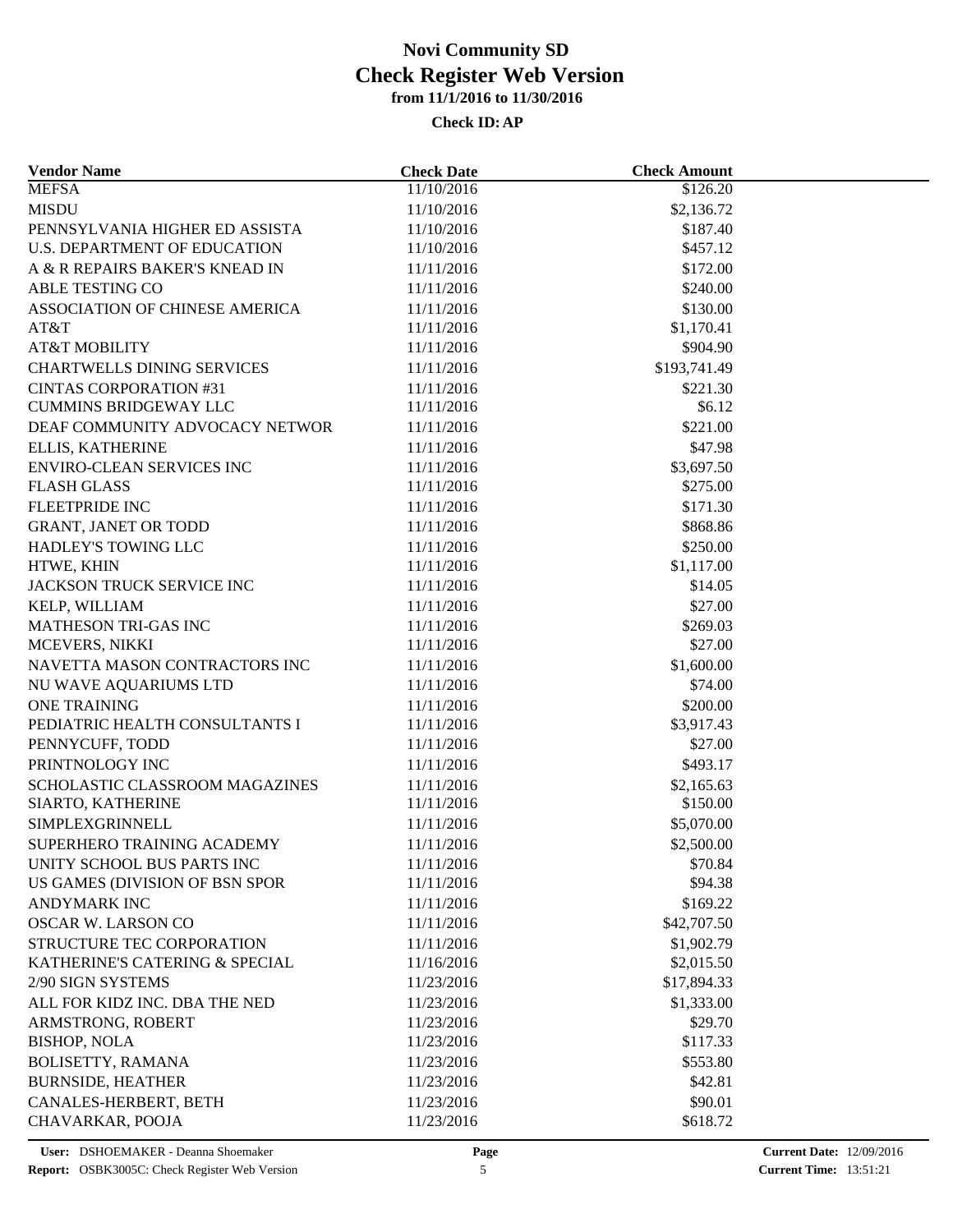| <b>Vendor Name</b>                                       | <b>Check Date</b>        | <b>Check Amount</b> |  |
|----------------------------------------------------------|--------------------------|---------------------|--|
| <b>CIOLLI, LISA</b>                                      | 11/23/2016               | \$94.50             |  |
| CITY OF NOVI TREASURER'S OFFIC                           | 11/23/2016               | \$767.48            |  |
| CLOKE, CATHY                                             | 11/23/2016               | \$107.35            |  |
| COACHCOMM LLC                                            | 11/23/2016               | \$41.11             |  |
| <b>CONSUMERS ENERGY</b>                                  | 11/23/2016               | \$203.44            |  |
| COTTRILL, JENNIFER ANN                                   | 11/23/2016               | \$1,217.53          |  |
| DEAF COMMUNITY ADVOCACY NETWOR                           | 11/23/2016               | \$546.75            |  |
| DIGITAL AGE TECHNOLOGIES INC                             | 11/23/2016               | \$169,308.00        |  |
| <b>DILLON, MARY ANN</b>                                  | 11/23/2016               | \$225.00            |  |
| DIRECT ENERGY BUSINESS INC                               | 11/23/2016               | \$74,235.75         |  |
| DORNSEIFER, JEFFREY E.                                   | 11/23/2016               | \$157.50            |  |
| DTE ENERGY                                               | 11/23/2016               | \$24,615.65         |  |
| EPS/SCHOOL SPECIALTY LITERACY                            | 11/23/2016               | \$644.88            |  |
| FAN, XINJIAN                                             | 11/23/2016               | \$1,318.02          |  |
| <b>FEDEX</b>                                             | 11/23/2016               | \$82.54             |  |
| FENCHEL, LISA                                            | 11/23/2016               | \$81.21             |  |
| FERGUSON, CRYSTAL                                        | 11/23/2016               | \$107.04            |  |
| FONTANIVE, LAURA                                         | 11/23/2016               | \$78.00             |  |
| FRIZZO, HELEN                                            | 11/23/2016               | \$225.00            |  |
| <b>GIBSON, PAMELA</b>                                    | 11/23/2016               | \$60.32             |  |
| <b>GOLD, ANDREA</b>                                      | 11/23/2016               | \$359.10            |  |
| HARBAR, ERIN                                             | 11/23/2016               | \$219.82            |  |
| HEUR, NICOLE                                             | 11/23/2016               | \$68.34             |  |
| HUIPING, JAMES                                           | 11/23/2016               | \$206.01            |  |
| INTEGRATED DESIGN SOLUTIONS LL                           | 11/23/2016               | \$15,651.00         |  |
| INTERIM HOME HEALTHCARE OF OAK                           | 11/23/2016               | \$3,087.50          |  |
| <b>INTERIOR ENVIRONMENTS LLC (BAL</b>                    |                          | \$12,972.94         |  |
| <b>JOCZ, ANN-MARIE</b>                                   | 11/23/2016<br>11/23/2016 | \$179.42            |  |
| JOHN'S SANITATION INC                                    | 11/23/2016               | \$470.00            |  |
|                                                          |                          |                     |  |
| JONES, AMY                                               | 11/23/2016               | \$55.00             |  |
| KALLEVIG, CHRISTINE PETRELL<br>KARABEE-BETTS, DEBORAH E. | 11/23/2016               | \$100.00            |  |
|                                                          | 11/23/2016               | \$75.00             |  |
| KAUFMAN CHILDREN'S CENTER FOR                            | 11/23/2016               | \$720.00            |  |
| KAZALEH, CHARLES M.                                      | 11/23/2016               | \$435.00            |  |
| KHOURY, AMANDA                                           | 11/23/2016               | \$175.00            |  |
| KIDS POWER LLC (LORI BRANTLEY)                           | 11/23/2016               | \$318.50            |  |
| KREGER, ANGELINA                                         | 11/23/2016               | \$249.00            |  |
| LAUER, KELLI                                             | 11/23/2016               | \$11.99             |  |
| LEVEL UP CAREER SERVICES                                 | 11/23/2016               | \$120.00            |  |
| LIGHTMASTERS AND ELECTRICAL SE                           | 11/23/2016               | \$2,436.25          |  |
| MAD SCIENCE OF DETROIT                                   | 11/23/2016               | \$7,185.00          |  |
| MALLIPUDI, SWAPNA                                        | 11/23/2016               | \$564.28            |  |
| MASON, DONALD J.                                         | 11/23/2016               | \$705.00            |  |
| MCCOPPIN, RENEE                                          | 11/23/2016               | \$264.99            |  |
| MICHIGAN HEALTH COUNCIL                                  | 11/23/2016               | \$11,070.00         |  |
| MICHIGAN INTERSCHOLASTIC PRESS                           | 11/23/2016               | \$409.00            |  |
| MICHIGAN TECHNOLOGICAL UNIVERS                           | 11/23/2016               | \$150.00            |  |
| NORTHVILLE HIGH SCHOOL                                   | 11/23/2016               | \$76.00             |  |
|                                                          |                          |                     |  |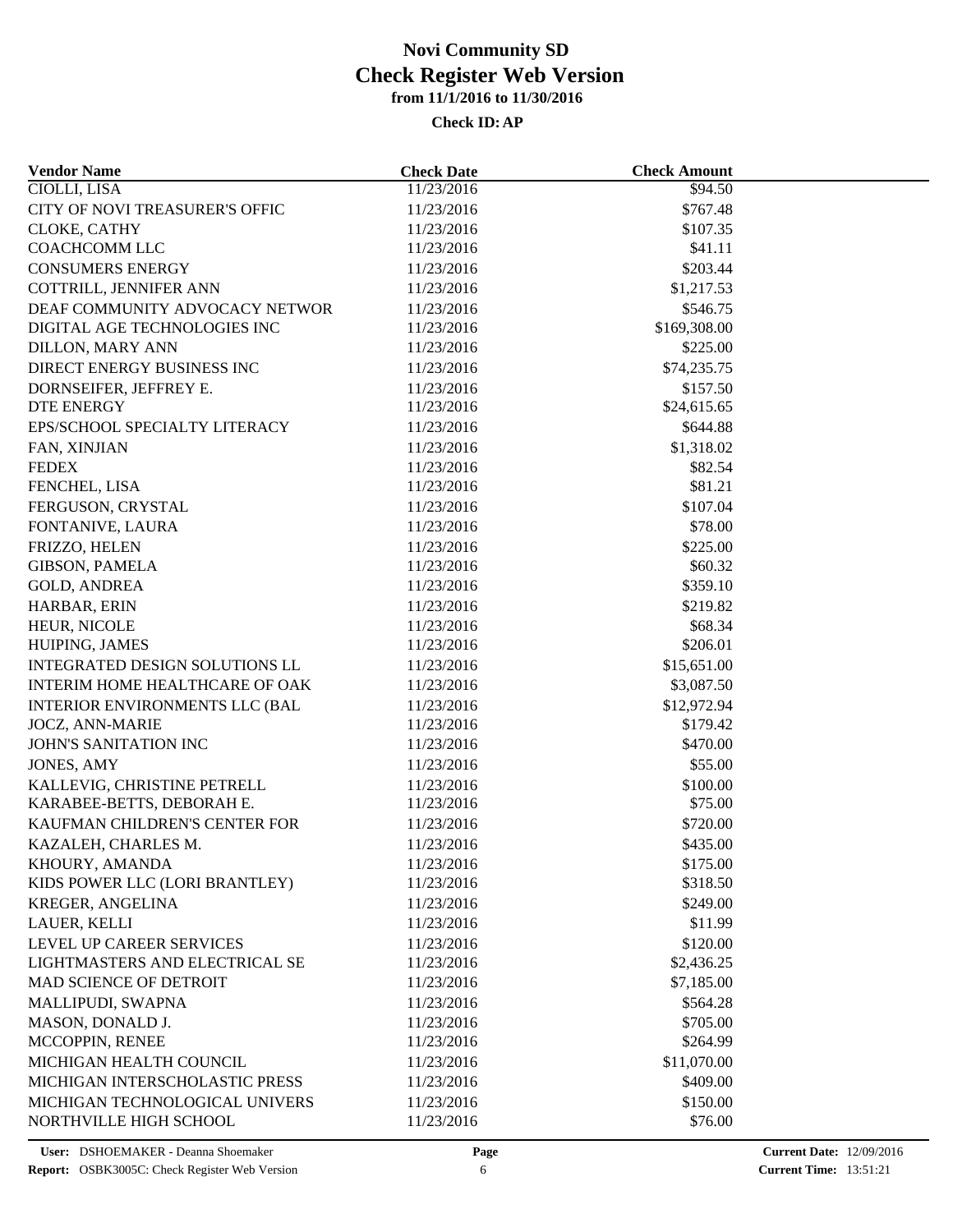| <b>Vendor Name</b>                    | <b>Check Date</b> | <b>Check Amount</b>   |                |
|---------------------------------------|-------------------|-----------------------|----------------|
| <b>NOVI HIGH SCHOOL BAND BOOSTERS</b> | 11/23/2016        | \$1,065.00            |                |
| <b>OAKLAND SCHOOLS</b>                | 11/23/2016        | \$82,229.57           |                |
| OSBORNE, MELISSA                      | 11/23/2016        | \$402.25              |                |
| PETERSON, DANA                        | 11/23/2016        | \$74.95               |                |
| PITNEY BOWES PURCHASE POWER           | 11/23/2016        | \$3,000.00            |                |
| PLANT, RENEE                          | 11/23/2016        | \$100.00              |                |
| PLANTE & MORAN CRESA LLC              | 11/23/2016        | \$17,312.24           |                |
| PLYMOUTH AC LLC                       | 11/23/2016        | \$3,232.00            |                |
| PRINTNOLOGY INC                       | 11/23/2016        | \$18.00               |                |
| READ, MARGUERITE                      | 11/23/2016        | \$566.00              |                |
| REID, MARSHA                          | 11/23/2016        | \$281.42              |                |
| SAFEWAY SHREDDING LLC                 | 11/23/2016        | \$60.00               |                |
| <b>SCHOLASTIC BOOK FAIRS</b>          | 11/23/2016        | \$2,441.39            |                |
| SCHOOL SPECIALTY INC                  | 11/23/2016        | \$82,104.32           |                |
| SIMPLEXGRINNELL                       | 11/23/2016        | \$760.00              |                |
| SMITH, ROBERT                         | 11/23/2016        | \$1,960.75            |                |
| SOUTHERN MICHIGAN OBEDIENCE TR        | 11/23/2016        | \$175.00              |                |
| <b>SOVEL, SHEILA</b>                  | 11/23/2016        | \$98.25               |                |
| <b>STATBROADCAST</b>                  | 11/23/2016        | \$499.00              |                |
| <b>STATE OF MICHIGAN</b>              | 11/23/2016        | \$475.00              |                |
| <b>STERN, MARLA</b>                   | 11/23/2016        | \$641.64              |                |
| SUPER FAN SPORTS FUNDRAISING L        | 11/23/2016        | \$3,375.48            |                |
| SUPERIOR TEXT LLC                     | 11/23/2016        | \$334.80              |                |
| TEAM SPORTS INC                       | 11/23/2016        | \$2,059.99            |                |
| THE BILINGUAL FUN CO LLC              | 11/23/2016        | \$423.50              |                |
| THE COLLEGE BOARD                     | 11/23/2016        | \$325.00              |                |
| US FOODS INC                          | 11/23/2016        | \$250.59              |                |
| VAN EIZENGA, JAMES                    | 11/23/2016        | \$110.00              |                |
| VENDTEK WHOLESALE EQUIPMENT IN        | 11/23/2016        | \$7,190.00            |                |
| WALKER, KATIE                         | 11/23/2016        | \$73.83               |                |
| WHEELER, MICHAELA                     | 11/23/2016        | \$57.53               |                |
| YAMADA, MAYA                          | 11/23/2016        | \$808.00              |                |
| ZIMMERMAN, JILL                       | 11/23/2016        | \$12.74               |                |
| <b>CHAPTER 13 TRUSTEE</b>             | 11/25/2016        | \$264.60              |                |
| <b>GREAT LAKES HIGHER EDUCATION G</b> | 11/25/2016        | \$156.58              |                |
| <b>MISDU</b>                          | 11/25/2016        | \$2,136.72            |                |
| PENNSYLVANIA HIGHER ED ASSISTA        | 11/25/2016        | \$161.36              |                |
| <b>U.S. DEPARTMENT OF EDUCATION</b>   | 11/25/2016        | \$454.09              |                |
|                                       |                   | <b>Issued:</b>        | \$318,968.70   |
|                                       |                   | <b>Reversed:</b>      | \$160.92       |
|                                       |                   | Cancelled:            | \$2,421,513.50 |
| <b>AP Checks Processed:</b>           | 326               | <b>AP Bank Total:</b> | \$2,740,643.12 |
| <b>Total Checks Processed:</b>        | 326               | <b>Grand Total:</b>   | \$2,740,643.12 |